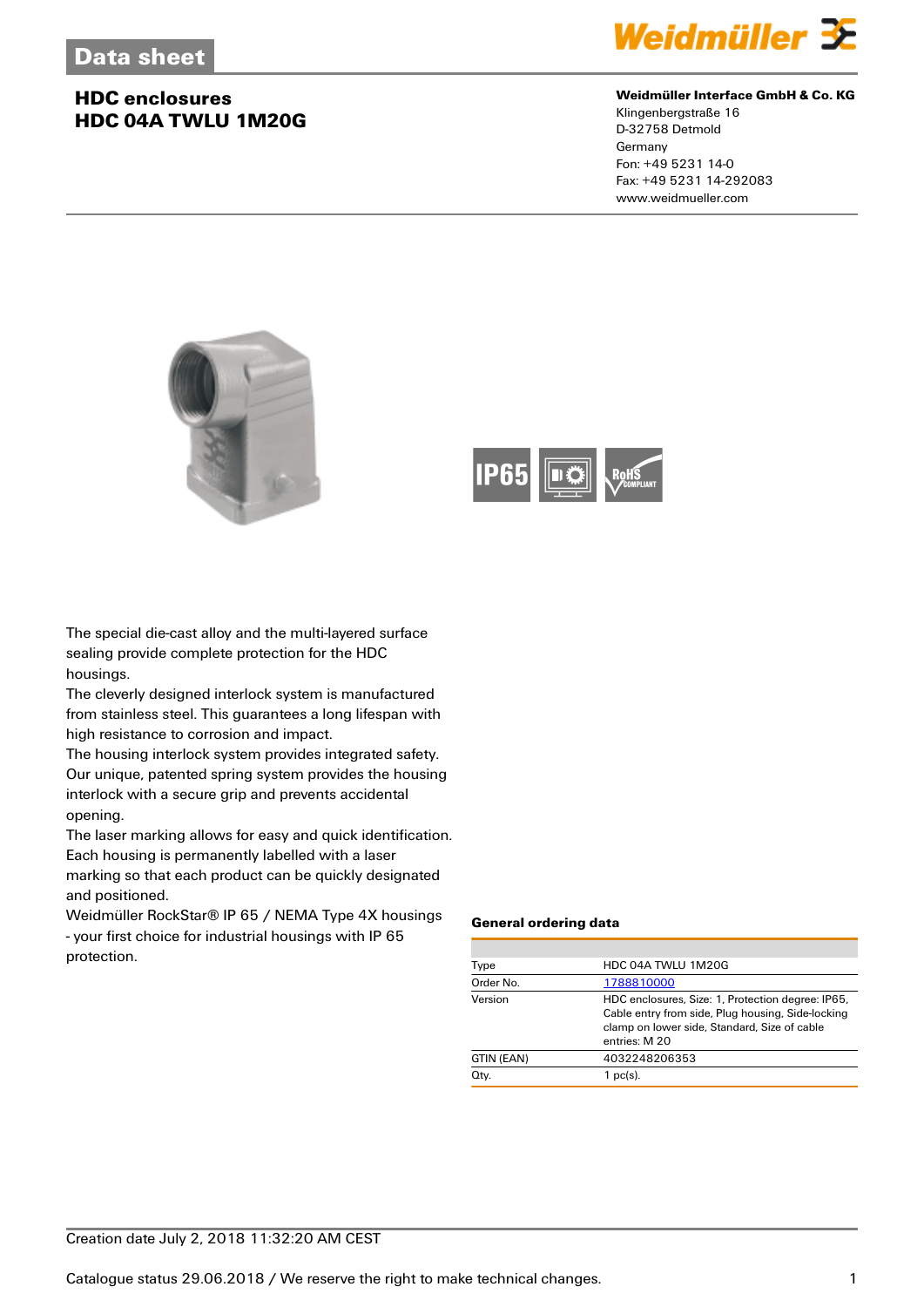## **HDC enclosures HDC 04A TWLU 1M20G**

# **Technical data**



#### **Weidmüller Interface GmbH & Co. KG**

Klingenbergstraße 16 D-32758 Detmold Germany Fon: +49 5231 14-0 Fax: +49 5231 14-292083

| <b>Dimensions and weights</b>      |                                                        |                                    |                                        |  |
|------------------------------------|--------------------------------------------------------|------------------------------------|----------------------------------------|--|
|                                    |                                                        |                                    |                                        |  |
| Length                             | 37.3 mm                                                | Length (inches)                    | 1.469 inch                             |  |
| Width                              | 36.5 mm                                                | Width (inches)                     | 1.437 inch                             |  |
| Height                             | 49.2 mm                                                | Height (inches)                    | 1.937 inch                             |  |
| Net weight                         | 30 g                                                   |                                    |                                        |  |
| <b>Temperatures</b>                |                                                        |                                    |                                        |  |
| Limit temperature                  | -40 °C  125 °C                                         |                                    |                                        |  |
|                                    |                                                        |                                    |                                        |  |
| <b>Dimensions</b>                  |                                                        |                                    |                                        |  |
| Cable entry                        | w. threading                                           | Height of housing B                | 49.2 mm                                |  |
| Total length housing               | 37.3 mm                                                | Width housing C                    | 26.8 mm                                |  |
| <b>General data</b>                |                                                        |                                    |                                        |  |
| <b>EMC</b> housings                | No                                                     | Housing main material              | diecast aluminium                      |  |
| Protection degree                  | IP65                                                   | Surface finish                     | Powder coating                         |  |
| <b>Version</b>                     |                                                        |                                    |                                        |  |
|                                    |                                                        |                                    |                                        |  |
| Cable entry                        | w. threading                                           | Clamp version                      | Side-locking clamp                     |  |
| Design                             | Standard                                               | Design of housing                  | Cable entry from side, Plug<br>housing |  |
| Design of locking system           | Side-locking clamp on<br>lower side                    | Internal thread                    | M 20                                   |  |
| Number of cable entry on top       | 0                                                      | Number of cable entry sideways     | 1                                      |  |
| Size                               | 1                                                      | Size of cable entries              | M 20                                   |  |
| Suitable for ModuPlug®             | No                                                     | Top part/bottom part/lid           | upper part                             |  |
| Type                               | Plug                                                   |                                    |                                        |  |
| <b>Classifications</b>             |                                                        |                                    |                                        |  |
|                                    |                                                        |                                    |                                        |  |
| <b>ETIM 3.0</b><br><b>ETIM 5.0</b> | EC000437<br>EC000437                                   | <b>ETIM 4.0</b><br><b>ETIM 6.0</b> | EC000437                               |  |
| <b>UNSPSC</b>                      | 30-21-18-01                                            | eClass 5.1                         | EC000437<br>27-14-34-19                |  |
| eClass 6.2                         | 27-26-12-03                                            | eClass 7.1                         | 27-44-02-02                            |  |
| eClass 8.1                         | 27-44-02-02                                            | eClass 9.0                         | 27-44-02-02                            |  |
| eClass 9.1                         | 27-44-02-02                                            |                                    |                                        |  |
| <b>Approvals</b>                   |                                                        |                                    |                                        |  |
|                                    |                                                        |                                    |                                        |  |
| Approvals                          | $\boldsymbol{\mathbf{M}}$ us $\boldsymbol{\mathbb{H}}$ |                                    |                                        |  |
| <b>ROHS</b>                        | Conform                                                |                                    |                                        |  |
| <b>Downloads</b>                   |                                                        |                                    |                                        |  |
|                                    |                                                        |                                    |                                        |  |
| Brochure/Catalogue                 | <b>CAT 3 HDC 17/18 EN</b><br><b>FL FIELDWIRING EN</b>  |                                    |                                        |  |
| <b>Engineering Data</b>            | <b>EPLAN, WSCAD</b>                                    |                                    |                                        |  |
| <b>Technical Documentation</b>     | 1788810000_HDC_04A_TWLU_1M20G_STP_Blatt__1.pdf         |                                    |                                        |  |

### Creation date July 2, 2018 11:32:20 AM CEST

Catalogue status 29.06.2018 / We reserve the right to make technical changes. 2